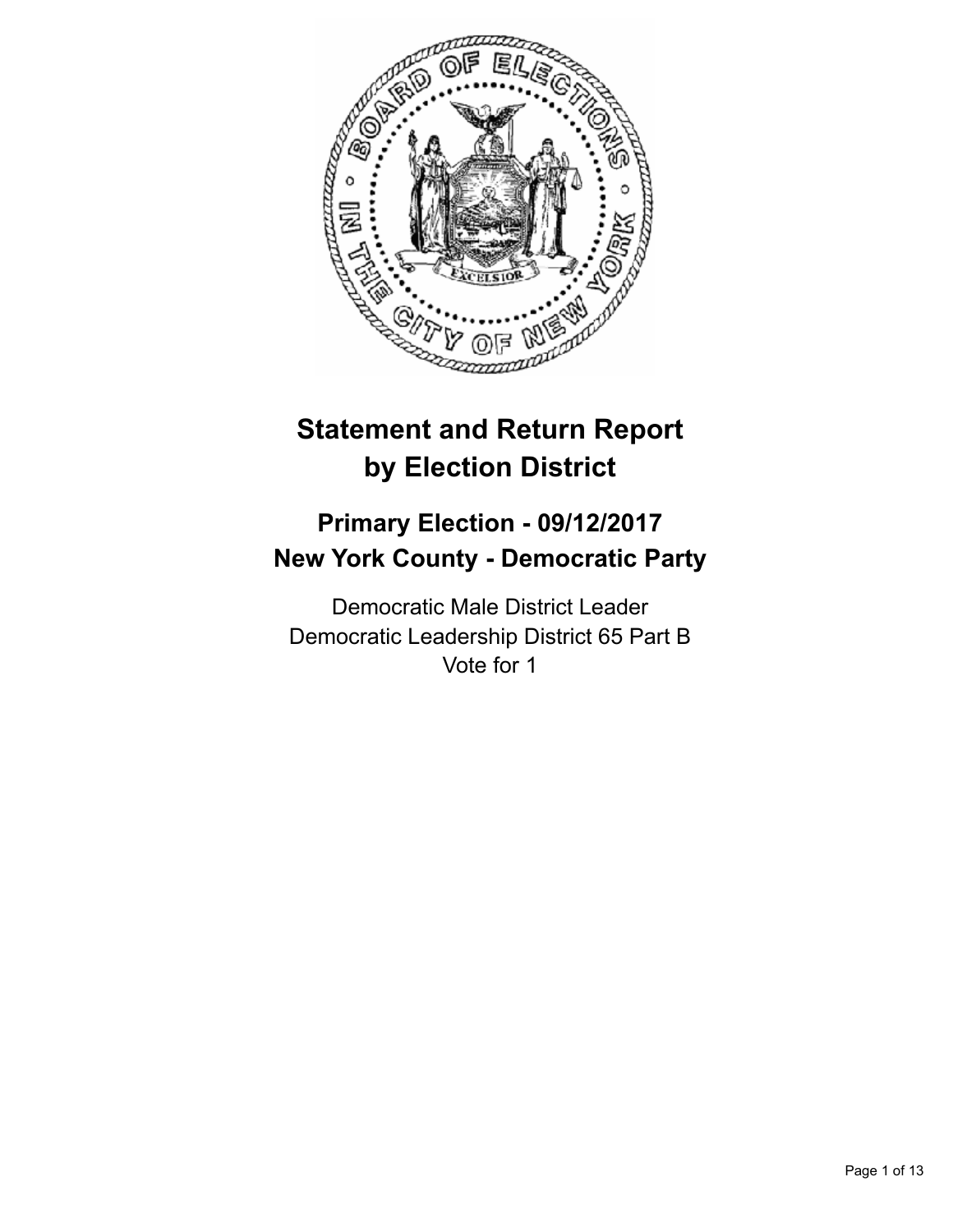

| <b>PUBLIC COUNTER</b>                                    | 132 |
|----------------------------------------------------------|-----|
| <b>MANUALLY COUNTED EMERGENCY</b>                        | 0   |
| ABSENTEE / MILITARY                                      | 3   |
| AFFIDAVIT                                                | 0   |
| <b>Total Ballots</b>                                     | 135 |
| Less - Inapplicable Federal/Special Presidential Ballots | 0   |
|                                                          |     |
| <b>Total Applicable Ballots</b>                          | 135 |
| <b>KEN PASKAR</b>                                        | 44  |
| PEDRO A. CARDI                                           | 47  |
| <b>JEREMY SCHIFFRES (WRITE-IN)</b>                       |     |
| <b>Total Votes</b>                                       | 92  |

#### **007/65**

| <b>PUBLIC COUNTER</b>                                    | 155          |
|----------------------------------------------------------|--------------|
| <b>MANUALLY COUNTED EMERGENCY</b>                        | 0            |
| ABSENTEE / MILITARY                                      |              |
| AFFIDAVIT                                                | 0            |
| <b>Total Ballots</b>                                     | 156          |
| Less - Inapplicable Federal/Special Presidential Ballots | $\mathbf{0}$ |
| <b>Total Applicable Ballots</b>                          | 156          |
| <b>KEN PASKAR</b>                                        | 53           |
| PEDRO A. CARDI                                           | 62           |
| <b>Total Votes</b>                                       | 115          |
| Unrecorded                                               | 41           |

| <b>PUBLIC COUNTER</b>                                    | 169 |
|----------------------------------------------------------|-----|
| <b>MANUALLY COUNTED EMERGENCY</b>                        | 0   |
| ABSENTEE / MILITARY                                      | 4   |
| <b>AFFIDAVIT</b>                                         | 0   |
| <b>Total Ballots</b>                                     | 173 |
| Less - Inapplicable Federal/Special Presidential Ballots | 0   |
| <b>Total Applicable Ballots</b>                          | 173 |
| <b>KEN PASKAR</b>                                        | 40  |
| PEDRO A. CARDI                                           | 76  |
| MICHAEL HALPERT (WRITE-IN)                               |     |
| UNATTRIBUTABLE WRITE-IN (WRITE-IN)                       | 2   |
| <b>Total Votes</b>                                       | 119 |
| Unrecorded                                               | 54  |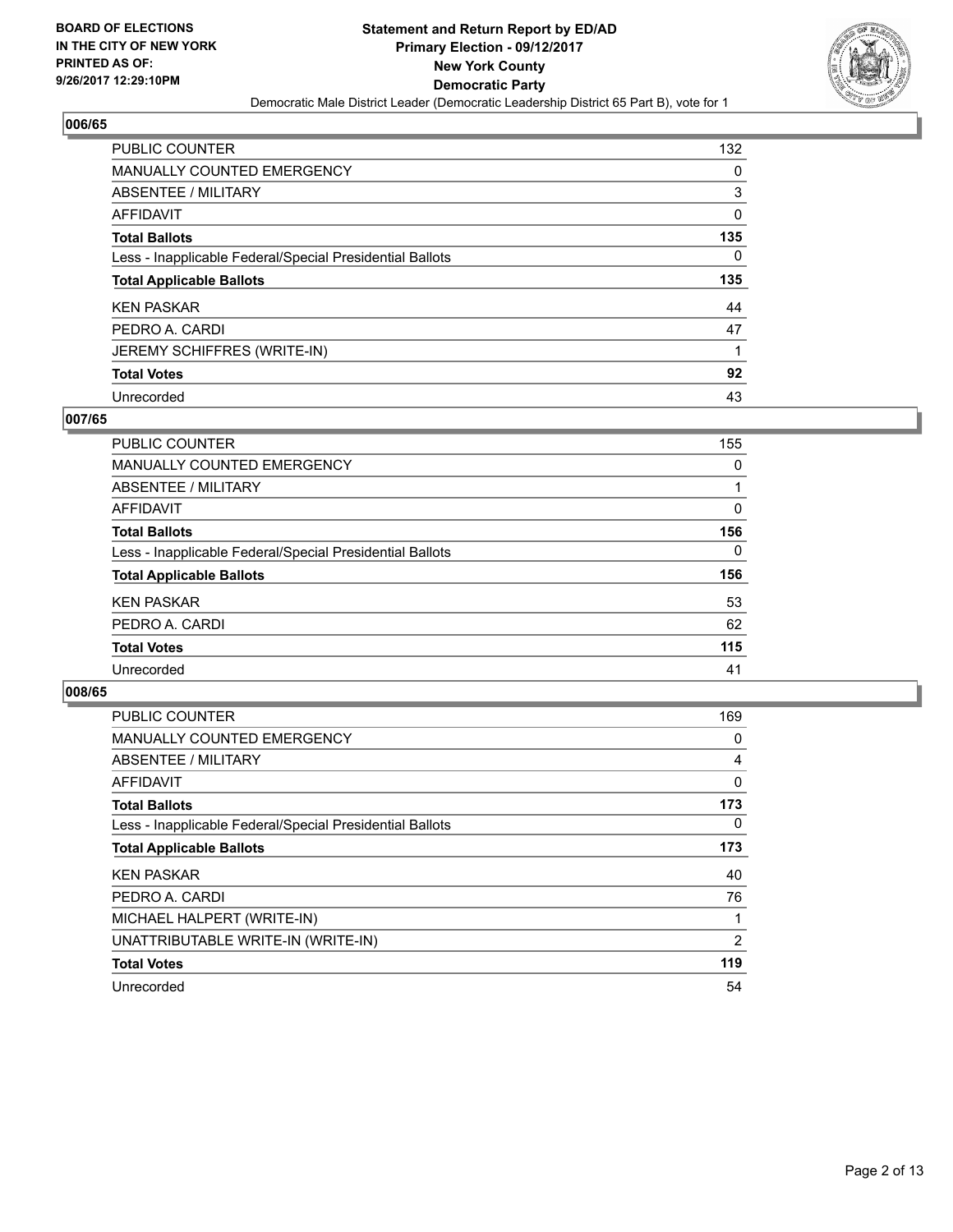

| PUBLIC COUNTER                                           | 101 |
|----------------------------------------------------------|-----|
| MANUALLY COUNTED EMERGENCY                               | 0   |
| ABSENTEE / MILITARY                                      | 8   |
| AFFIDAVIT                                                | 0   |
| <b>Total Ballots</b>                                     | 109 |
| Less - Inapplicable Federal/Special Presidential Ballots | 0   |
| <b>Total Applicable Ballots</b>                          | 109 |
| KEN PASKAR                                               | 21  |
| PEDRO A. CARDI                                           | 51  |
| <b>Total Votes</b>                                       | 72  |
| Unrecorded                                               | 37  |

#### **019/65**

| <b>PUBLIC COUNTER</b>                                    | 94  |
|----------------------------------------------------------|-----|
| MANUALLY COUNTED EMERGENCY                               | 0   |
| ABSENTEE / MILITARY                                      | 5   |
| AFFIDAVIT                                                |     |
| <b>Total Ballots</b>                                     | 100 |
| Less - Inapplicable Federal/Special Presidential Ballots | 0   |
| <b>Total Applicable Ballots</b>                          | 100 |
| <b>KEN PASKAR</b>                                        | 26  |
| PEDRO A. CARDI                                           | 37  |
| <b>Total Votes</b>                                       | 63  |
| Unrecorded                                               | 37  |

| <b>PUBLIC COUNTER</b>                                    | 130 |
|----------------------------------------------------------|-----|
| MANUALLY COUNTED EMERGENCY                               | 0   |
| ABSENTEE / MILITARY                                      | 6   |
| AFFIDAVIT                                                | 0   |
| <b>Total Ballots</b>                                     | 136 |
| Less - Inapplicable Federal/Special Presidential Ballots | 0   |
| <b>Total Applicable Ballots</b>                          | 136 |
| <b>KEN PASKAR</b>                                        | 20  |
| PEDRO A. CARDI                                           | 57  |
| UNATTRIBUTABLE WRITE-IN (WRITE-IN)                       |     |
| <b>Total Votes</b>                                       | 78  |
| Unrecorded                                               | 58  |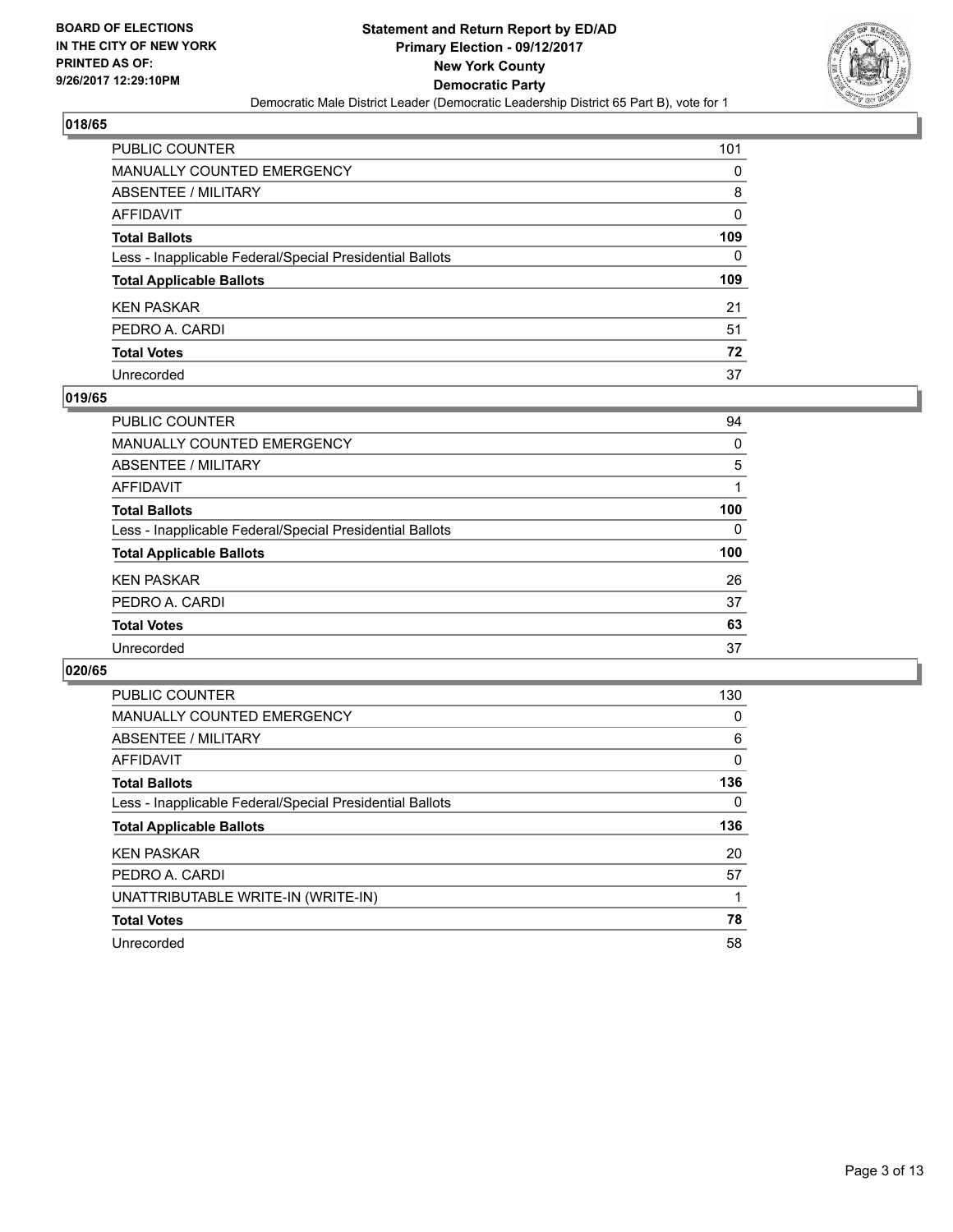

| <b>PUBLIC COUNTER</b>                                    | 146 |
|----------------------------------------------------------|-----|
| <b>MANUALLY COUNTED EMERGENCY</b>                        | 0   |
| ABSENTEE / MILITARY                                      | 0   |
| AFFIDAVIT                                                | 0   |
| <b>Total Ballots</b>                                     | 146 |
| Less - Inapplicable Federal/Special Presidential Ballots | 0   |
|                                                          |     |
| <b>Total Applicable Ballots</b>                          | 146 |
| <b>KEN PASKAR</b>                                        | 31  |
| PEDRO A. CARDI                                           | 47  |
| RON R. MILLER (WRITE-IN)                                 |     |
| <b>Total Votes</b>                                       | 79  |

#### **025/65**

| <b>PUBLIC COUNTER</b>                                    | 73 |
|----------------------------------------------------------|----|
| <b>MANUALLY COUNTED EMERGENCY</b>                        | 0  |
| ABSENTEE / MILITARY                                      | 4  |
| AFFIDAVIT                                                | 0  |
| <b>Total Ballots</b>                                     | 77 |
| Less - Inapplicable Federal/Special Presidential Ballots | 0  |
| <b>Total Applicable Ballots</b>                          | 77 |
| <b>KEN PASKAR</b>                                        | 36 |
| PEDRO A. CARDI                                           | 21 |
| <b>Total Votes</b>                                       | 57 |
| Unrecorded                                               | 20 |

| <b>PUBLIC COUNTER</b>                                    | 69 |
|----------------------------------------------------------|----|
| MANUALLY COUNTED EMERGENCY                               | 0  |
| ABSENTEE / MILITARY                                      | 3  |
| AFFIDAVIT                                                | 0  |
| <b>Total Ballots</b>                                     | 72 |
| Less - Inapplicable Federal/Special Presidential Ballots | 0  |
| <b>Total Applicable Ballots</b>                          | 72 |
| <b>KEN PASKAR</b>                                        | 20 |
| PEDRO A. CARDI                                           | 13 |
| <b>Total Votes</b>                                       | 33 |
| Unrecorded                                               | 39 |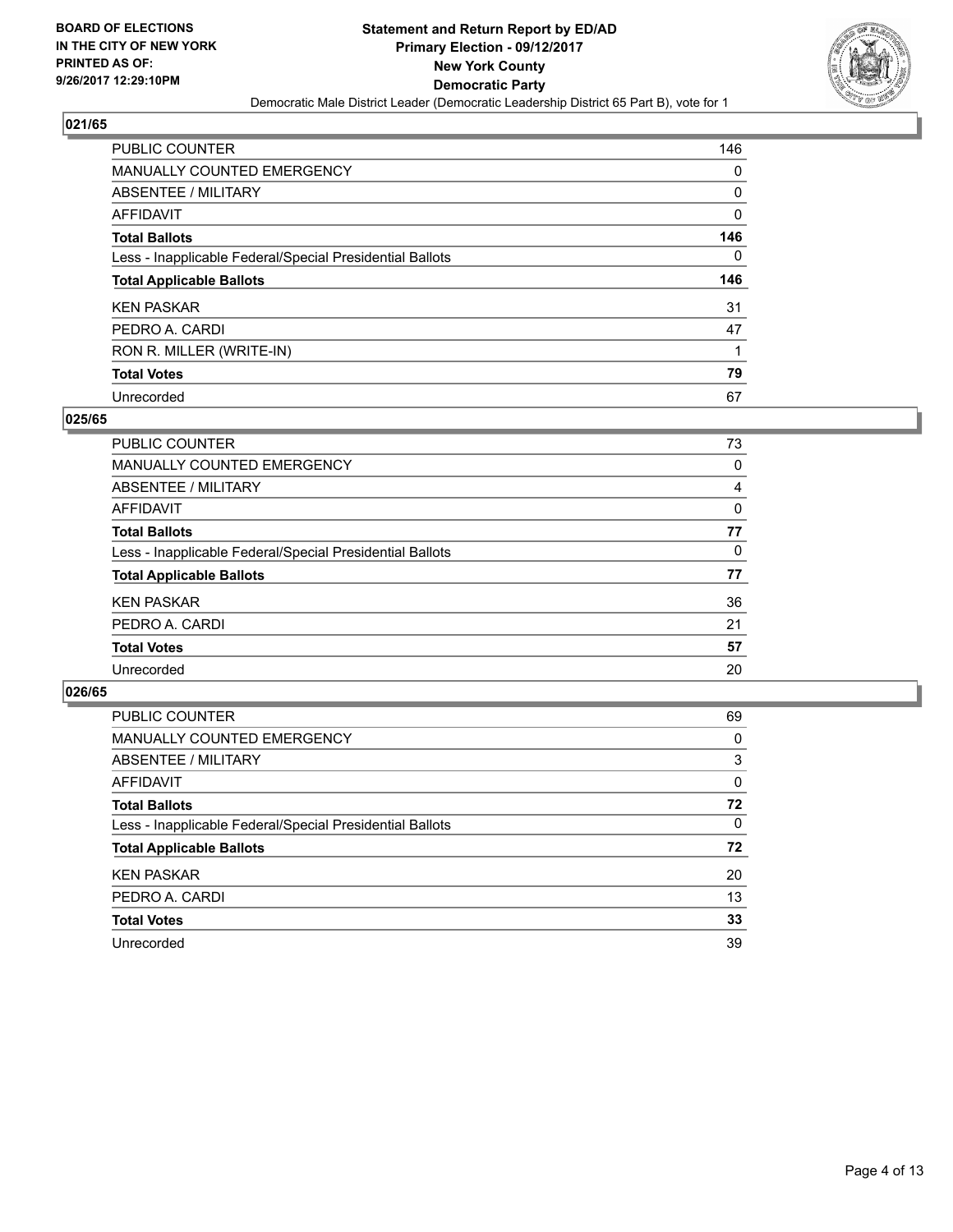

| PUBLIC COUNTER                                           | 129 |
|----------------------------------------------------------|-----|
| <b>MANUALLY COUNTED EMERGENCY</b>                        | 0   |
| ABSENTEE / MILITARY                                      | 0   |
| AFFIDAVIT                                                | 0   |
| <b>Total Ballots</b>                                     | 129 |
| Less - Inapplicable Federal/Special Presidential Ballots | 0   |
| <b>Total Applicable Ballots</b>                          | 129 |
| <b>KEN PASKAR</b>                                        | 41  |
| PEDRO A. CARDI                                           | 27  |
| <b>Total Votes</b>                                       | 68  |
| Unrecorded                                               | 61  |

#### **028/65**

| <b>PUBLIC COUNTER</b>                                    | 63 |
|----------------------------------------------------------|----|
| <b>MANUALLY COUNTED EMERGENCY</b>                        | 0  |
| ABSENTEE / MILITARY                                      | 0  |
| AFFIDAVIT                                                |    |
| <b>Total Ballots</b>                                     | 64 |
| Less - Inapplicable Federal/Special Presidential Ballots | 0  |
| <b>Total Applicable Ballots</b>                          | 64 |
| <b>KEN PASKAR</b>                                        | 20 |
| PEDRO A. CARDI                                           | 15 |
| <b>Total Votes</b>                                       | 35 |
| Unrecorded                                               | 29 |
|                                                          |    |

| <b>PUBLIC COUNTER</b>                                    | 180 |
|----------------------------------------------------------|-----|
| <b>MANUALLY COUNTED EMERGENCY</b>                        | 0   |
| <b>ABSENTEE / MILITARY</b>                               |     |
| AFFIDAVIT                                                | 0   |
| <b>Total Ballots</b>                                     | 181 |
| Less - Inapplicable Federal/Special Presidential Ballots | 0   |
| <b>Total Applicable Ballots</b>                          | 181 |
| <b>KEN PASKAR</b>                                        | 43  |
| PEDRO A. CARDI                                           | 58  |
| <b>Total Votes</b>                                       | 101 |
| Unrecorded                                               | 80  |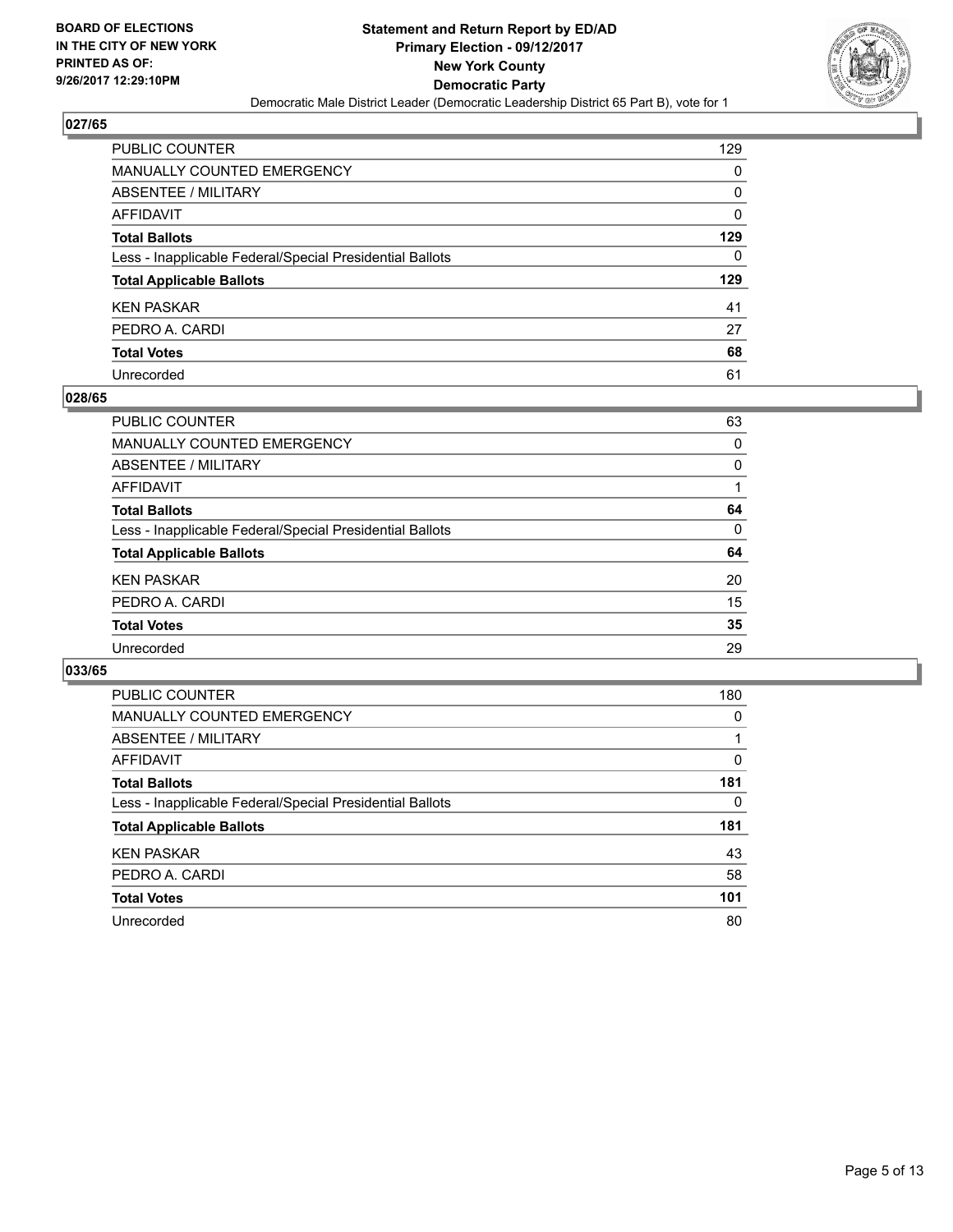

| PUBLIC COUNTER                                           | 131 |
|----------------------------------------------------------|-----|
| MANUALLY COUNTED EMERGENCY                               | 0   |
| ABSENTEE / MILITARY                                      | 0   |
| AFFIDAVIT                                                | 2   |
| <b>Total Ballots</b>                                     | 133 |
| Less - Inapplicable Federal/Special Presidential Ballots | 0   |
| <b>Total Applicable Ballots</b>                          | 133 |
| KEN PASKAR                                               | 28  |
| PEDRO A. CARDI                                           | 43  |
| <b>Total Votes</b>                                       | 71  |
| Unrecorded                                               | 62  |

#### **035/65**

| <b>PUBLIC COUNTER</b>                                    | 117 |
|----------------------------------------------------------|-----|
| <b>MANUALLY COUNTED EMERGENCY</b>                        | 0   |
| ABSENTEE / MILITARY                                      | 8   |
| AFFIDAVIT                                                | 0   |
| <b>Total Ballots</b>                                     | 125 |
| Less - Inapplicable Federal/Special Presidential Ballots | 0   |
| <b>Total Applicable Ballots</b>                          | 125 |
| <b>KEN PASKAR</b>                                        | 23  |
| PEDRO A. CARDI                                           | 48  |
| EILEEN BUDD (WRITE-IN)                                   |     |
| FRED CLEARANCE WALLACE #3 (WRITE-IN)                     |     |
| <b>Total Votes</b>                                       | 73  |
| Unrecorded                                               | 52  |

| <b>PUBLIC COUNTER</b>                                    | 131 |
|----------------------------------------------------------|-----|
| <b>MANUALLY COUNTED EMERGENCY</b>                        | 0   |
| ABSENTEE / MILITARY                                      | 0   |
| AFFIDAVIT                                                | 0   |
| <b>Total Ballots</b>                                     | 131 |
| Less - Inapplicable Federal/Special Presidential Ballots | 0   |
| <b>Total Applicable Ballots</b>                          | 131 |
| <b>KEN PASKAR</b>                                        | 20  |
| PEDRO A. CARDI                                           | 61  |
| <b>Total Votes</b>                                       | 81  |
| Unrecorded                                               | 50  |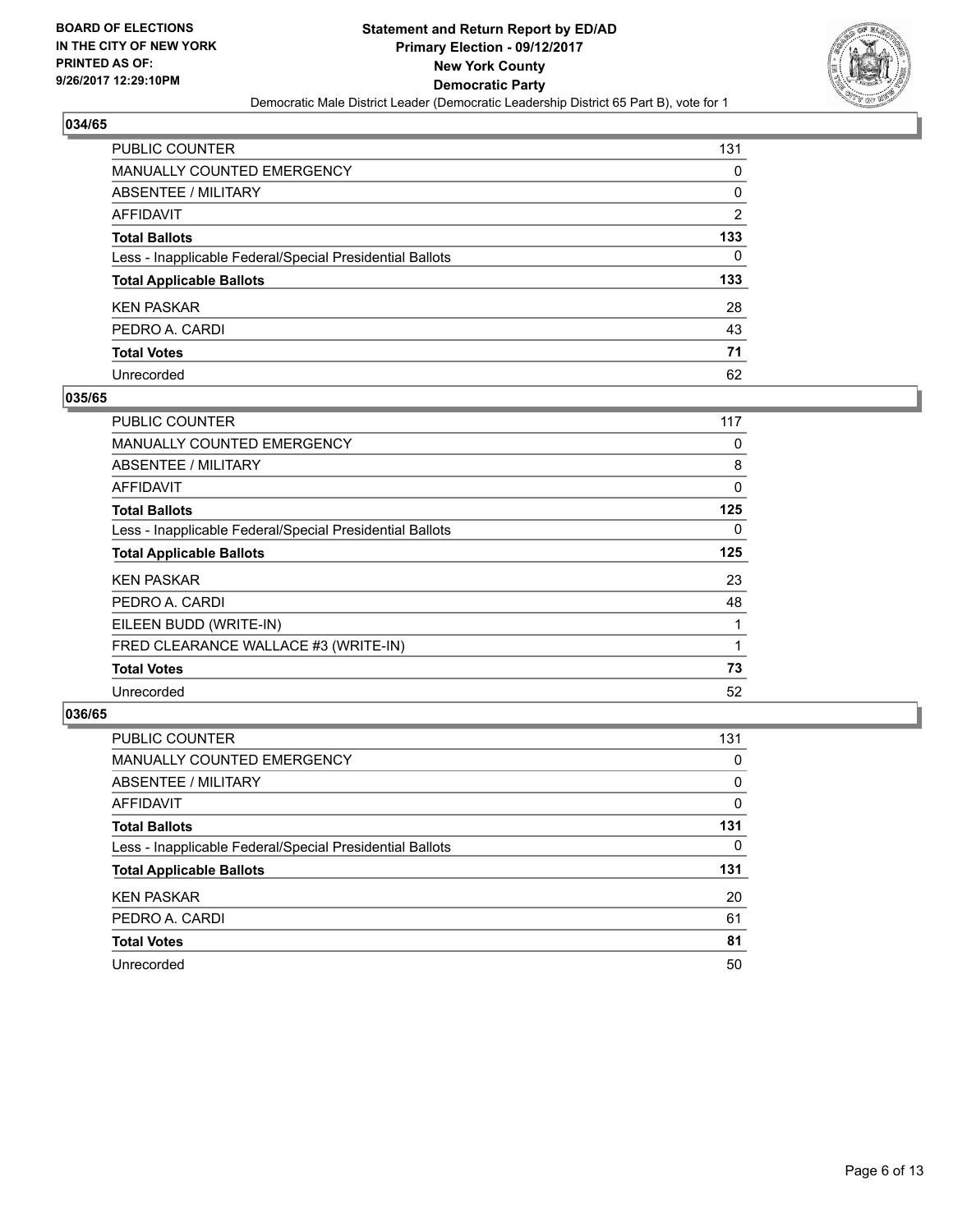

| PUBLIC COUNTER                                           | 154 |
|----------------------------------------------------------|-----|
| <b>MANUALLY COUNTED EMERGENCY</b>                        | 0   |
| ABSENTEE / MILITARY                                      |     |
| AFFIDAVIT                                                | 0   |
| <b>Total Ballots</b>                                     | 155 |
| Less - Inapplicable Federal/Special Presidential Ballots | 0   |
| <b>Total Applicable Ballots</b>                          | 155 |
| <b>KEN PASKAR</b>                                        | 29  |
| PEDRO A. CARDI                                           | 59  |
| <b>Total Votes</b>                                       | 88  |
| Unrecorded                                               | 67  |

#### **038/65**

| <b>PUBLIC COUNTER</b>                                    | 135 |
|----------------------------------------------------------|-----|
| MANUALLY COUNTED EMERGENCY                               | 0   |
| ABSENTEE / MILITARY                                      | 6   |
| <b>AFFIDAVIT</b>                                         |     |
| <b>Total Ballots</b>                                     | 142 |
| Less - Inapplicable Federal/Special Presidential Ballots | 0   |
| <b>Total Applicable Ballots</b>                          | 142 |
| <b>KEN PASKAR</b>                                        | 40  |
| PEDRO A. CARDI                                           | 55  |
| JACOB GOLDMAN (WRITE-IN)                                 |     |
| <b>Total Votes</b>                                       | 96  |
| Unrecorded                                               | 46  |

| <b>PUBLIC COUNTER</b>                                    | 136            |
|----------------------------------------------------------|----------------|
| <b>MANUALLY COUNTED EMERGENCY</b>                        | 0              |
| <b>ABSENTEE / MILITARY</b>                               | $\overline{2}$ |
| <b>AFFIDAVIT</b>                                         | $\mathbf{0}$   |
| <b>Total Ballots</b>                                     | 138            |
| Less - Inapplicable Federal/Special Presidential Ballots | $\Omega$       |
| <b>Total Applicable Ballots</b>                          | 138            |
| <b>KEN PASKAR</b>                                        | 51             |
| PEDRO A. CARDI                                           | 47             |
| JACOB GOLDMAN (WRITE-IN)                                 | $\overline{2}$ |
| <b>Total Votes</b>                                       | 100            |
| Unrecorded                                               | 38             |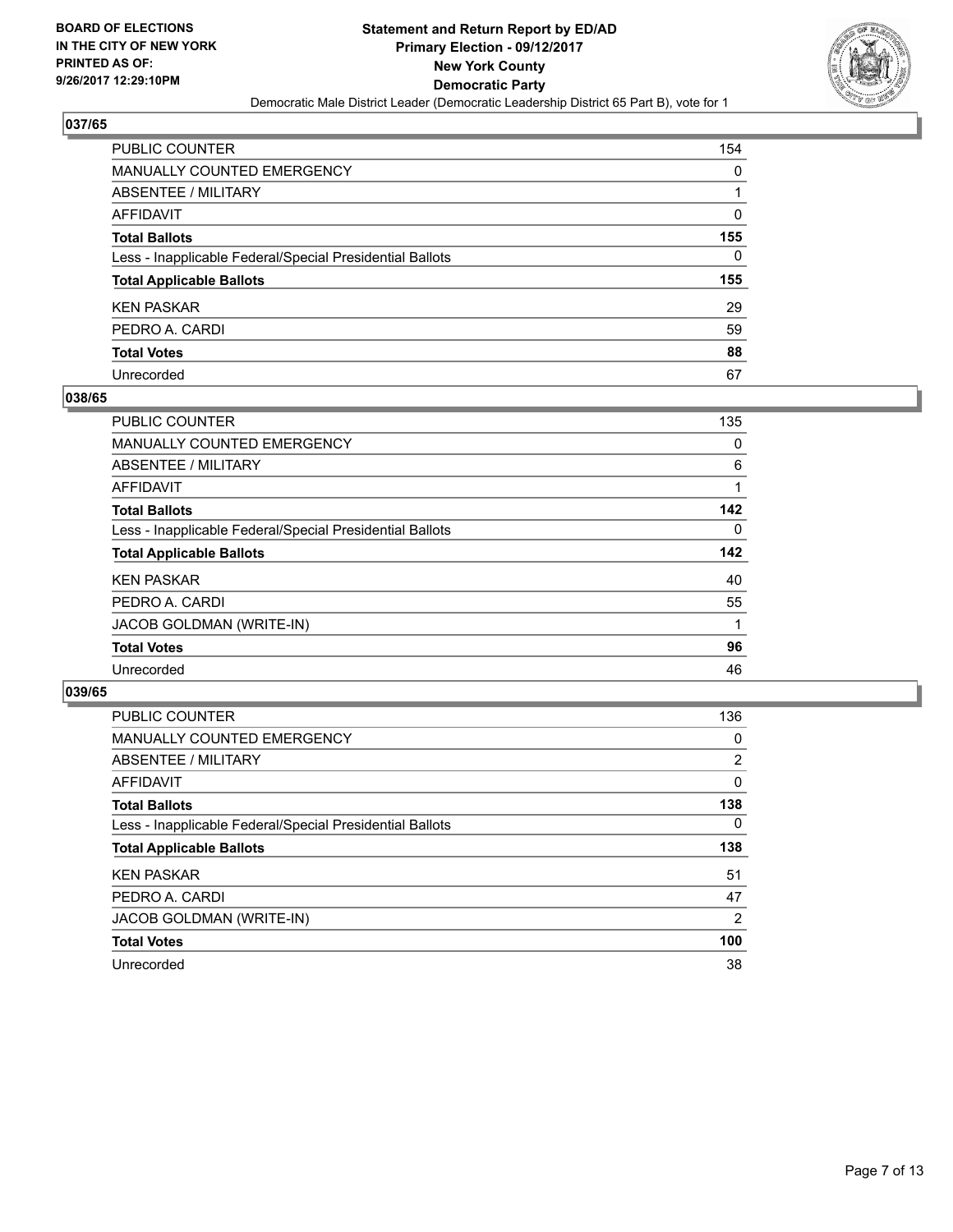

| PUBLIC COUNTER                                           | 116                   |
|----------------------------------------------------------|-----------------------|
| <b>MANUALLY COUNTED EMERGENCY</b>                        | 0                     |
| ABSENTEE / MILITARY                                      | $\mathbf{2}^{\prime}$ |
| AFFIDAVIT                                                | $\overline{2}$        |
| <b>Total Ballots</b>                                     | 120                   |
| Less - Inapplicable Federal/Special Presidential Ballots | 0                     |
| <b>Total Applicable Ballots</b>                          | 120                   |
| <b>KEN PASKAR</b>                                        | 34                    |
| PEDRO A. CARDI                                           | 53                    |
| UNATTRIBUTABLE WRITE-IN (WRITE-IN)                       |                       |
| <b>Total Votes</b>                                       | 88                    |
| Unrecorded                                               | 32                    |

#### **042/65**

| <b>PUBLIC COUNTER</b>                                    | 113      |
|----------------------------------------------------------|----------|
| MANUALLY COUNTED EMERGENCY                               | 0        |
| ABSENTEE / MILITARY                                      | 4        |
| <b>AFFIDAVIT</b>                                         |          |
| <b>Total Ballots</b>                                     | 118      |
| Less - Inapplicable Federal/Special Presidential Ballots | $\Omega$ |
| <b>Total Applicable Ballots</b>                          | 118      |
| <b>KEN PASKAR</b>                                        | 31       |
| PEDRO A. CARDI                                           | 62       |
| <b>Total Votes</b>                                       | 93       |
| Unrecorded                                               | 25       |

| <b>PUBLIC COUNTER</b>                                    | 145 |
|----------------------------------------------------------|-----|
| MANUALLY COUNTED EMERGENCY                               | 0   |
| ABSENTEE / MILITARY                                      |     |
| AFFIDAVIT                                                |     |
| <b>Total Ballots</b>                                     | 147 |
| Less - Inapplicable Federal/Special Presidential Ballots | 0   |
| <b>Total Applicable Ballots</b>                          | 147 |
| <b>KEN PASKAR</b>                                        | 22  |
| PEDRO A. CARDI                                           | 75  |
| <b>Total Votes</b>                                       | 97  |
| Unrecorded                                               | 50  |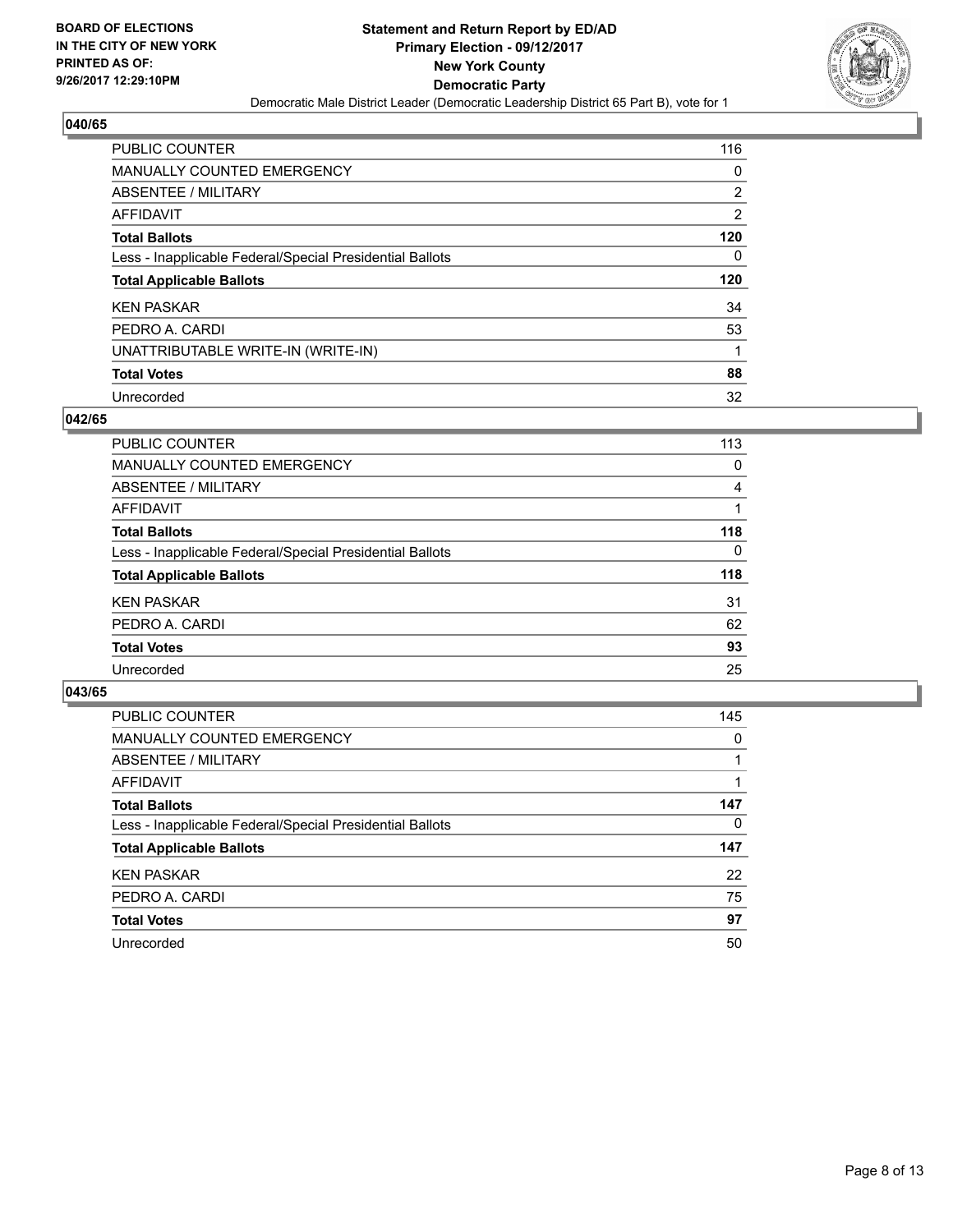

| <b>PUBLIC COUNTER</b>                                    | 209 |
|----------------------------------------------------------|-----|
| <b>MANUALLY COUNTED EMERGENCY</b>                        | 0   |
| ABSENTEE / MILITARY                                      | 0   |
| AFFIDAVIT                                                |     |
| <b>Total Ballots</b>                                     | 210 |
| Less - Inapplicable Federal/Special Presidential Ballots | 0   |
| <b>Total Applicable Ballots</b>                          | 210 |
| <b>KEN PASKAR</b>                                        | 45  |
| PEDRO A. CARDI                                           | 112 |
| PAUL NEWELL (WRITE-IN)                                   |     |
| <b>Total Votes</b>                                       | 158 |
| Unrecorded                                               | 52  |

#### **050/65**

| <b>PUBLIC COUNTER</b>                                    | 172 |
|----------------------------------------------------------|-----|
| MANUALLY COUNTED EMERGENCY                               | 0   |
| ABSENTEE / MILITARY                                      | 5   |
| AFFIDAVIT                                                | 2   |
| <b>Total Ballots</b>                                     | 179 |
| Less - Inapplicable Federal/Special Presidential Ballots | 0   |
| <b>Total Applicable Ballots</b>                          | 179 |
| <b>KEN PASKAR</b>                                        | 45  |
| PEDRO A. CARDI                                           | 77  |
| <b>Total Votes</b>                                       | 122 |
| Unrecorded                                               | 57  |

| <b>PUBLIC COUNTER</b>                                    | 151      |
|----------------------------------------------------------|----------|
| MANUALLY COUNTED EMERGENCY                               | 0        |
| ABSENTEE / MILITARY                                      |          |
| AFFIDAVIT                                                | 2        |
| <b>Total Ballots</b>                                     | 154      |
| Less - Inapplicable Federal/Special Presidential Ballots | $\Omega$ |
| <b>Total Applicable Ballots</b>                          | 154      |
| <b>KEN PASKAR</b>                                        | 39       |
| PEDRO A. CARDI                                           | 63       |
| <b>Total Votes</b>                                       | 102      |
| Unrecorded                                               | 52       |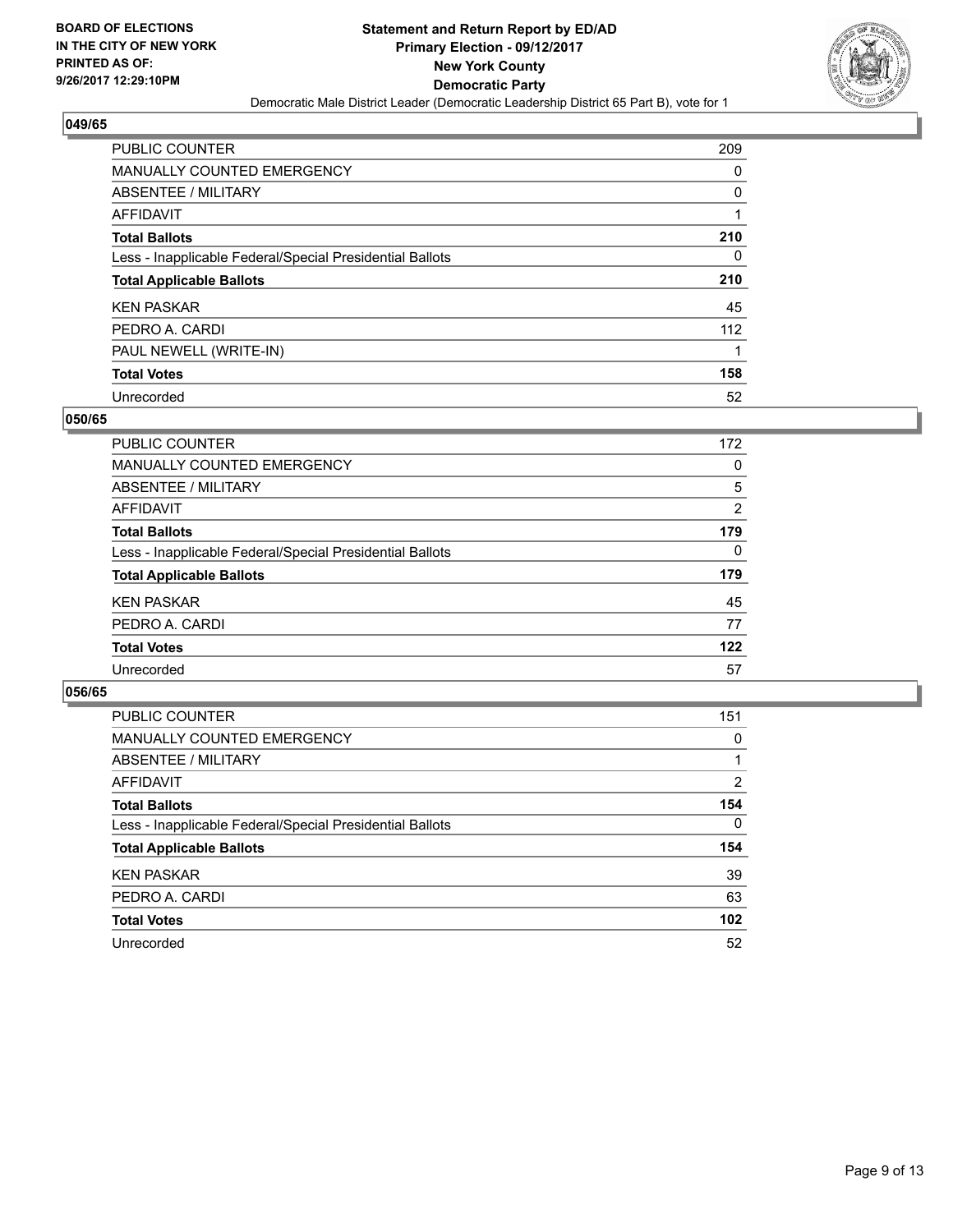

| PUBLIC COUNTER                                           | 122                   |
|----------------------------------------------------------|-----------------------|
| <b>MANUALLY COUNTED EMERGENCY</b>                        | 0                     |
| ABSENTEE / MILITARY                                      | $\mathbf{2}^{\prime}$ |
| AFFIDAVIT                                                | 0                     |
| <b>Total Ballots</b>                                     | 124                   |
| Less - Inapplicable Federal/Special Presidential Ballots | 0                     |
| <b>Total Applicable Ballots</b>                          | 124                   |
| <b>KEN PASKAR</b>                                        | 51                    |
| PEDRO A. CARDI                                           | 31                    |
| UNATTRIBUTABLE WRITE-IN (WRITE-IN)                       | 2                     |
|                                                          |                       |
| <b>Total Votes</b>                                       | 84                    |

#### **059/65**

| <b>PUBLIC COUNTER</b>                                    | 115      |
|----------------------------------------------------------|----------|
| <b>MANUALLY COUNTED EMERGENCY</b>                        | 0        |
| ABSENTEE / MILITARY                                      | 0        |
| AFFIDAVIT                                                |          |
| <b>Total Ballots</b>                                     | 116      |
| Less - Inapplicable Federal/Special Presidential Ballots | $\Omega$ |
| <b>Total Applicable Ballots</b>                          | 116      |
| <b>KEN PASKAR</b>                                        | 34       |
| PEDRO A. CARDI                                           | 40       |
| OLIVER HORVAT (WRITE-IN)                                 |          |
| <b>Total Votes</b>                                       | 75       |
| Unrecorded                                               | 41       |

| <b>PUBLIC COUNTER</b>                                    | 95 |
|----------------------------------------------------------|----|
| MANUALLY COUNTED EMERGENCY                               | 0  |
| ABSENTEE / MILITARY                                      | 3  |
| AFFIDAVIT                                                |    |
| <b>Total Ballots</b>                                     | 99 |
| Less - Inapplicable Federal/Special Presidential Ballots | 0  |
| <b>Total Applicable Ballots</b>                          | 99 |
| <b>KEN PASKAR</b>                                        | 24 |
| PEDRO A. CARDI                                           | 18 |
| JOHN FRATTA (WRITE-IN)                                   |    |
| <b>Total Votes</b>                                       | 43 |
| Unrecorded                                               | 56 |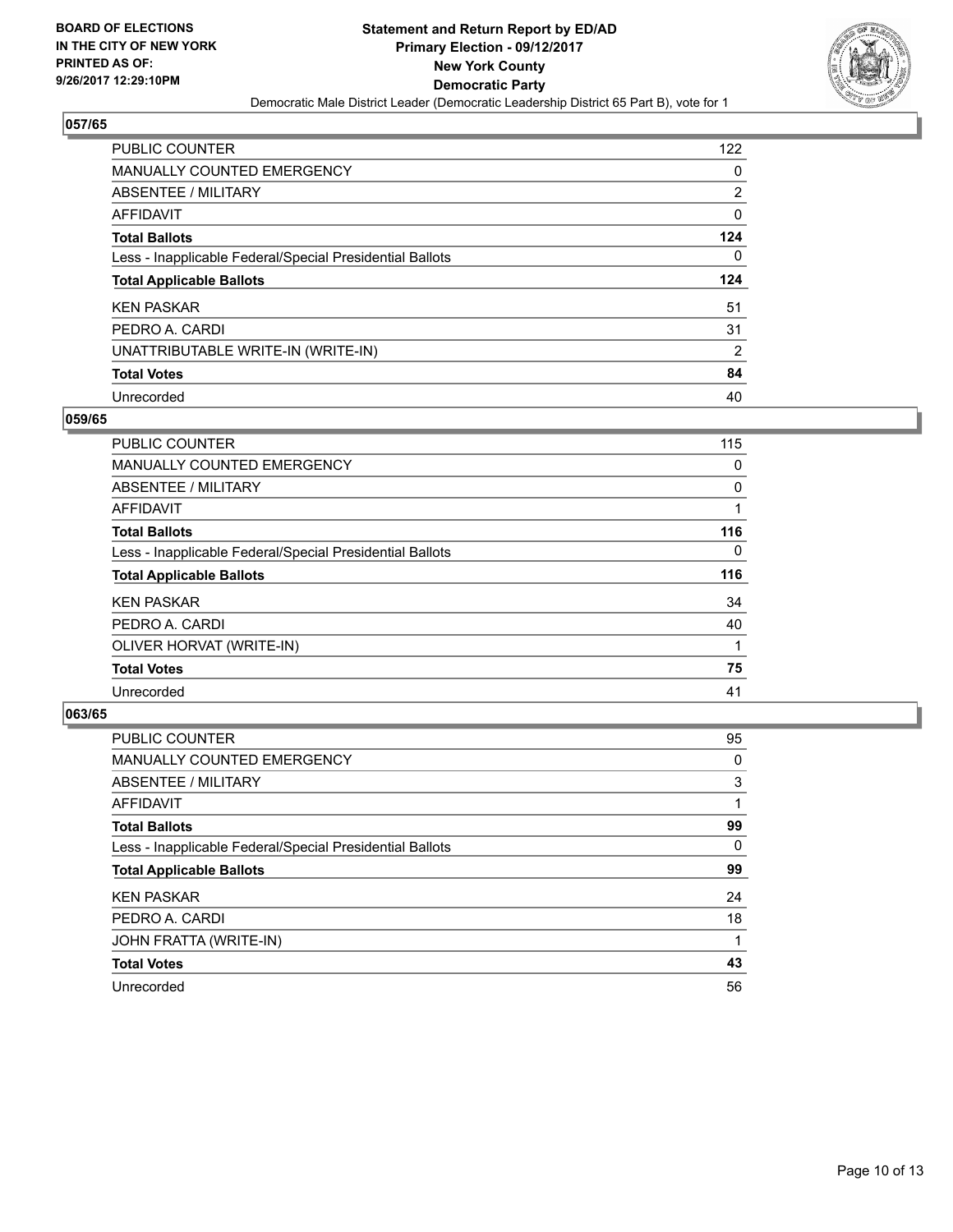

| PUBLIC COUNTER                                           | 97  |
|----------------------------------------------------------|-----|
| <b>MANUALLY COUNTED EMERGENCY</b>                        | 0   |
| ABSENTEE / MILITARY                                      | 3   |
| AFFIDAVIT                                                | 0   |
| <b>Total Ballots</b>                                     | 100 |
| Less - Inapplicable Federal/Special Presidential Ballots | 0   |
| <b>Total Applicable Ballots</b>                          | 100 |
|                                                          |     |
| <b>KEN PASKAR</b>                                        | 37  |
| PEDRO A. CARDI                                           | 20  |
| UNATTRIBUTABLE WRITE-IN (WRITE-IN)                       |     |
| <b>Total Votes</b>                                       | 58  |

#### **065/65**

| <b>PUBLIC COUNTER</b>                                    | 49       |
|----------------------------------------------------------|----------|
| MANUALLY COUNTED EMERGENCY                               | 0        |
| ABSENTEE / MILITARY                                      | 0        |
| AFFIDAVIT                                                | 0        |
| <b>Total Ballots</b>                                     | 49       |
| Less - Inapplicable Federal/Special Presidential Ballots | $\Omega$ |
| <b>Total Applicable Ballots</b>                          | 49       |
| <b>KEN PASKAR</b>                                        | 20       |
| PEDRO A. CARDI                                           | 7        |
| <b>Total Votes</b>                                       | 27       |
| Unrecorded                                               | 22       |

| PUBLIC COUNTER                                           | 75 |
|----------------------------------------------------------|----|
| MANUALLY COUNTED EMERGENCY                               | 0  |
| ABSENTEE / MILITARY                                      | 0  |
| AFFIDAVIT                                                |    |
| <b>Total Ballots</b>                                     | 76 |
| Less - Inapplicable Federal/Special Presidential Ballots | 0  |
| <b>Total Applicable Ballots</b>                          | 76 |
| <b>KEN PASKAR</b>                                        | 17 |
| PEDRO A. CARDI                                           | 24 |
| <b>Total Votes</b>                                       | 41 |
| Unrecorded                                               | 35 |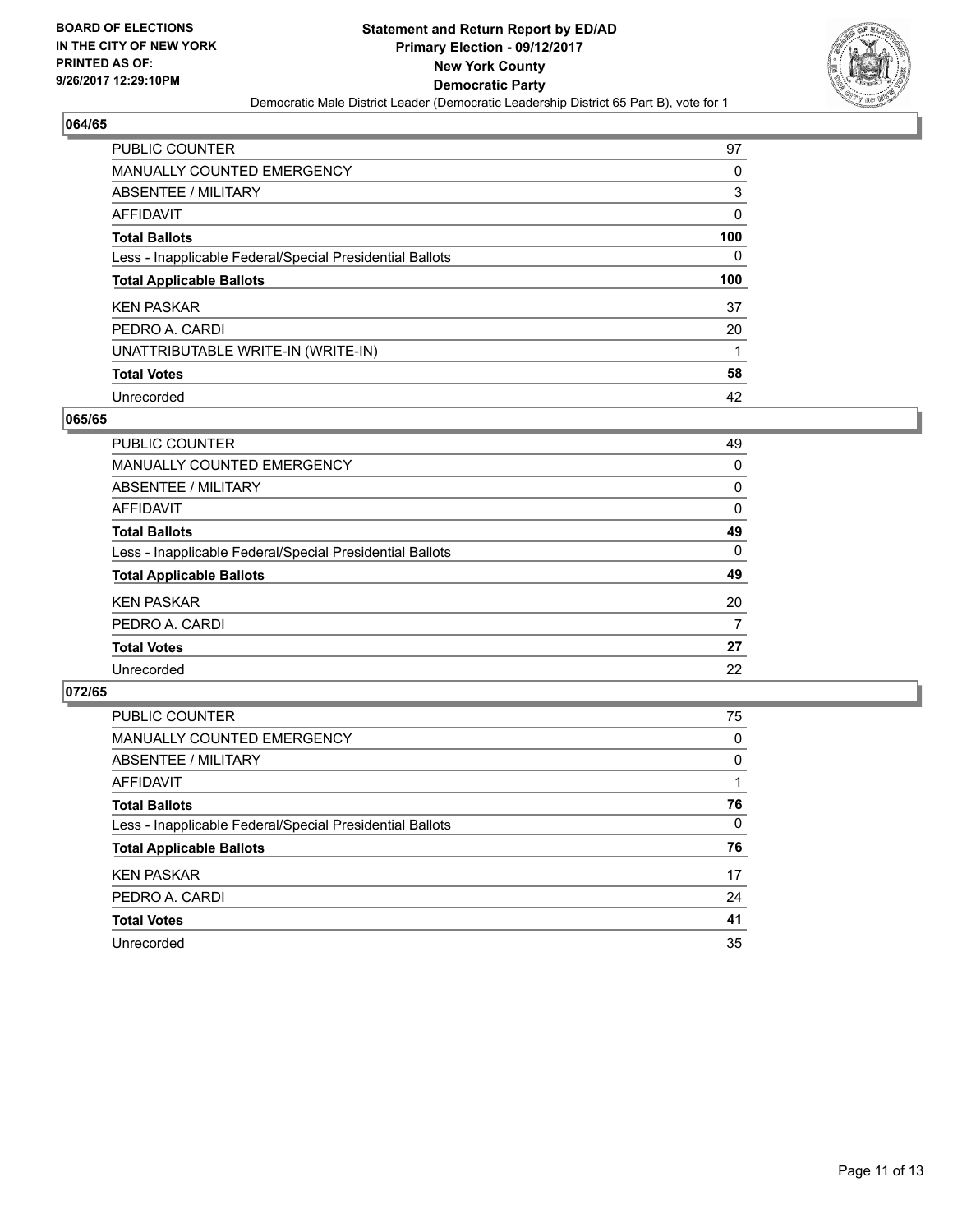

| <b>PUBLIC COUNTER</b>                                    | 87                    |
|----------------------------------------------------------|-----------------------|
| <b>MANUALLY COUNTED EMERGENCY</b>                        | 0                     |
| ABSENTEE / MILITARY                                      | $\mathbf{2}^{\prime}$ |
| AFFIDAVIT                                                |                       |
| <b>Total Ballots</b>                                     | 90                    |
| Less - Inapplicable Federal/Special Presidential Ballots | 0                     |
| <b>Total Applicable Ballots</b>                          | 90                    |
| <b>KEN PASKAR</b>                                        | 21                    |
| PEDRO A. CARDI                                           | 28                    |
| PETER VALDEZ (WRITE-IN)                                  |                       |
| <b>Total Votes</b>                                       | 50                    |
| Unrecorded                                               | 40                    |

| PUBLIC COUNTER                                           | 119 |
|----------------------------------------------------------|-----|
| <b>MANUALLY COUNTED EMERGENCY</b>                        | 0   |
| <b>ABSENTEE / MILITARY</b>                               | 3   |
| AFFIDAVIT                                                | 0   |
| <b>Total Ballots</b>                                     | 122 |
| Less - Inapplicable Federal/Special Presidential Ballots | 0   |
| <b>Total Applicable Ballots</b>                          | 122 |
| <b>KEN PASKAR</b>                                        | 24  |
| PEDRO A. CARDI                                           | 69  |
| <b>Total Votes</b>                                       | 93  |
| Unrecorded                                               | 29  |